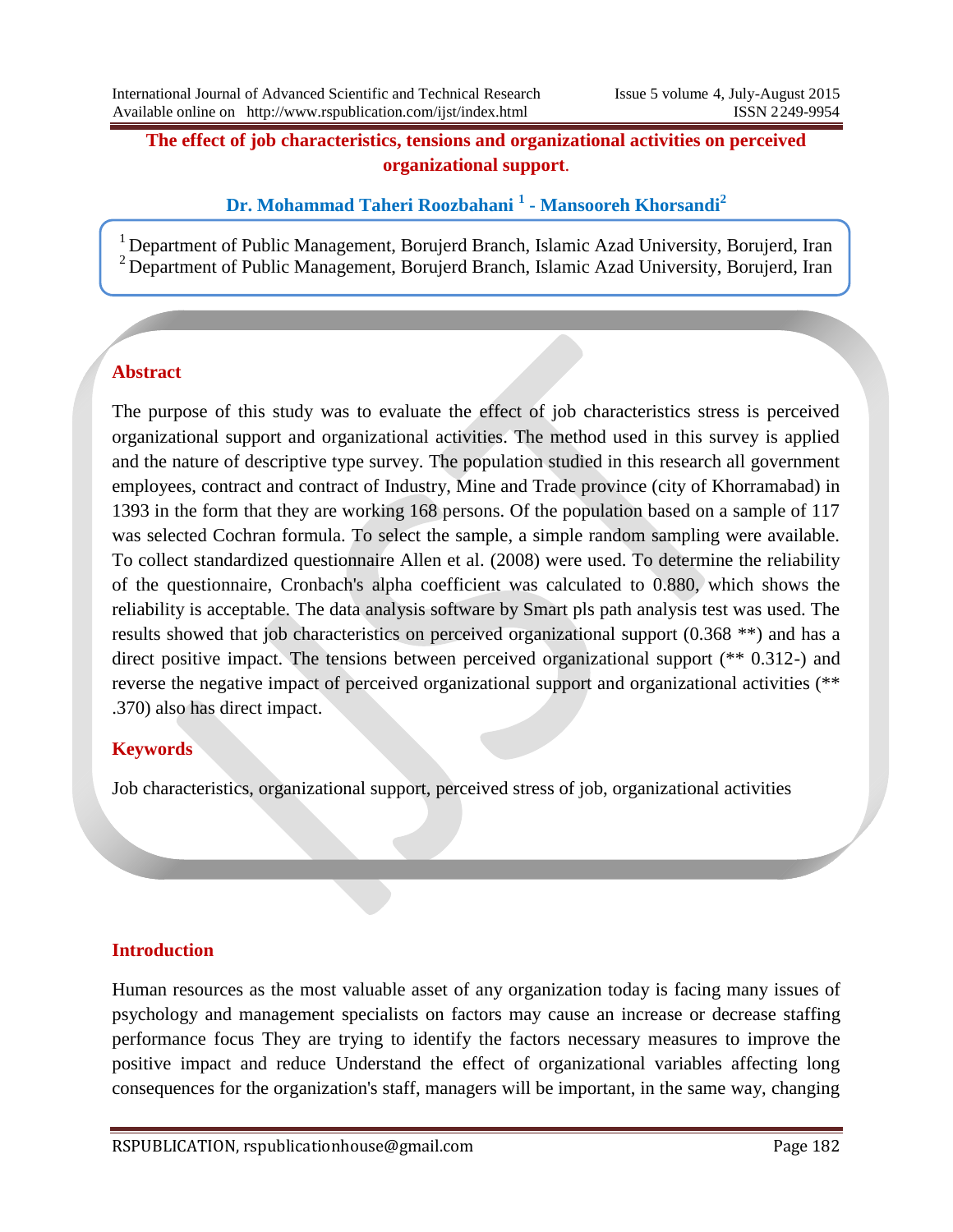the perceived organizational support that much research has been entered. Perceived organizational support staff Bavrmvmy reflection about the work they were valued (Barati et al., 1390, 26). In this article, we will first describe the problem and the need and importance of research objectives and hypotheses suggest will then proceed to the definitions and conceptual Operational research, and at the end of the first chapter territory will matter when and where the research will be presented.

#### **Statement of the problem**

After forming Stock Exchange market in Iran, this market has become increasingly important, and two streams have led to the continuous increase in the listed companies. A stream is related to non-member private companies, which for access to this capital market seek immediate acceptable management and financial reporting standards to achieve acceptance in the Stock Exchange, and the other stream is related to government policy in recent years, namely privatization, which is trying to reduce the government management responsibility, and by the transfer of state-owned enterprises to the private sector is trying to create economic incentives and attract management and technology resources of private sector and extend the property of the shareholders, and reduce huge debts of public sector. On the other hand, investors using stocks purchase are seeking higher returns from their investment opportunities. In this context, the main factor for the transfer of capital is the price of the securities offered. In fact, this question is that "the process of formation of share prices in the stock exchange market follows from what model"?In financial theories, a number of different approaches have been proposed for the pricing of stocks, in the meantime, models of book value, intrinsic value of the stock, the stock value of the coefficient, the value of the shares using retained earnings per share and shortfall in tax reserves per share, the value of the shares by using capital adjusted for the exchange rates, the capital adjusted method for inflation have stronger fundamentals (Mehrani et al., 2010).

#### **The importance of the issue**

Portfolio management is done in order to achieve the investment objectives in the pursuit of profit and risk management. Often an investor wants to achieve the highest efficiency at the lowest possible level of risk. Other restrictions may also be in acertain investment. A collection of market constraints and preferences of investors, together with the expected return and risk of assets are determining strategy used by financial managers (Torovibanoo, 2008).In general, two different infrastructural approaches which are used for management of assets and to achieve the expected return and risk of investors are as follows: Active management of the portfolio and passive portfolio management (Bizley and Miad, 2003)

#### **The results of hypothesis tests**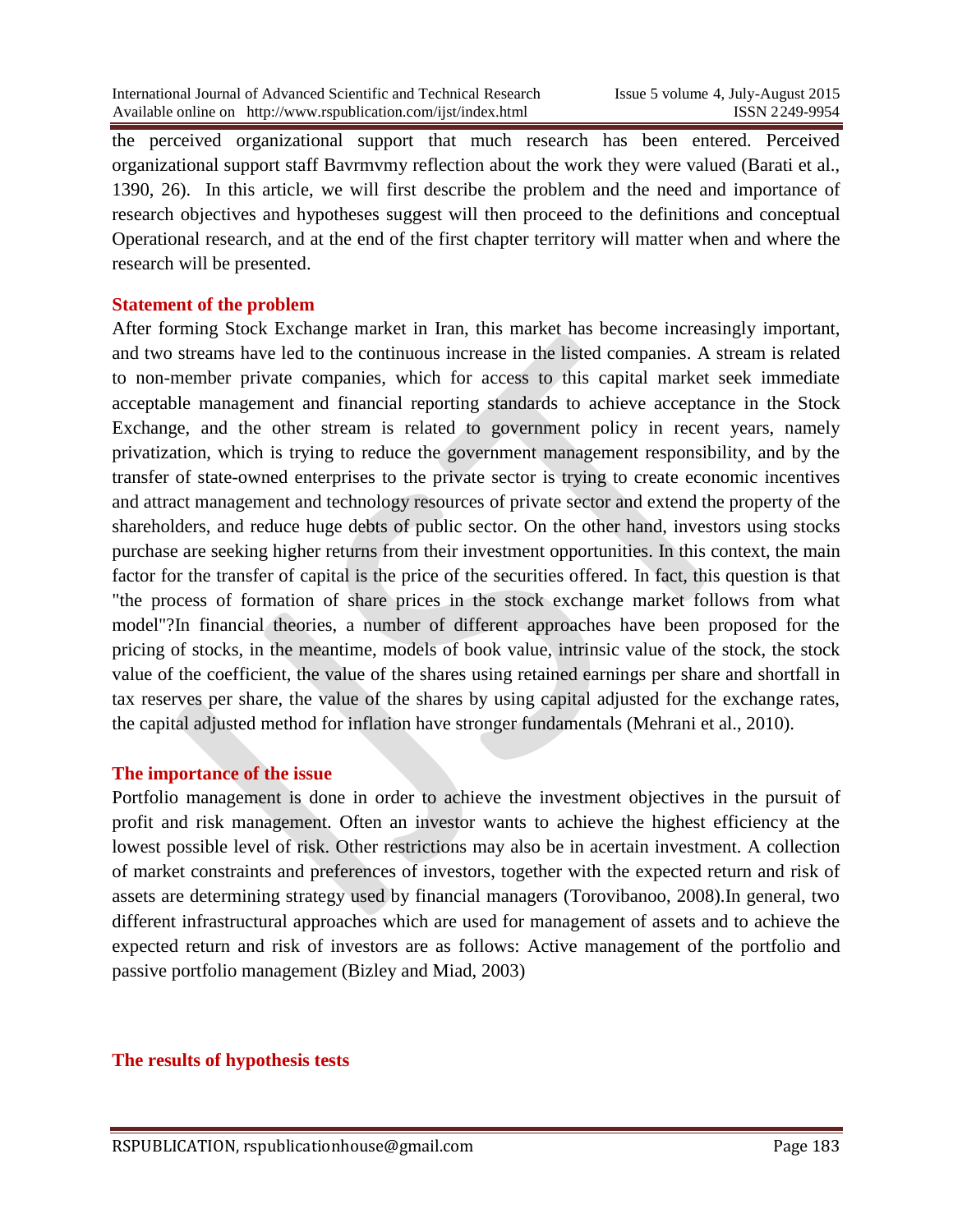To test the equality of two populations mean (average price of shares in Tehran Stock Exchange with the price obtained from the use of the 6 proposed models), it is necessary that first test of two populations variance be examined.

In other words, the test of equality of variances is prior to the equality of means test:



### **Conceptual model-4-2figure**

# **The first hypothesis**

*Stocks price in Tehran Stock Exchange has significantly difference with the price obtained from using the book value model of stocks.*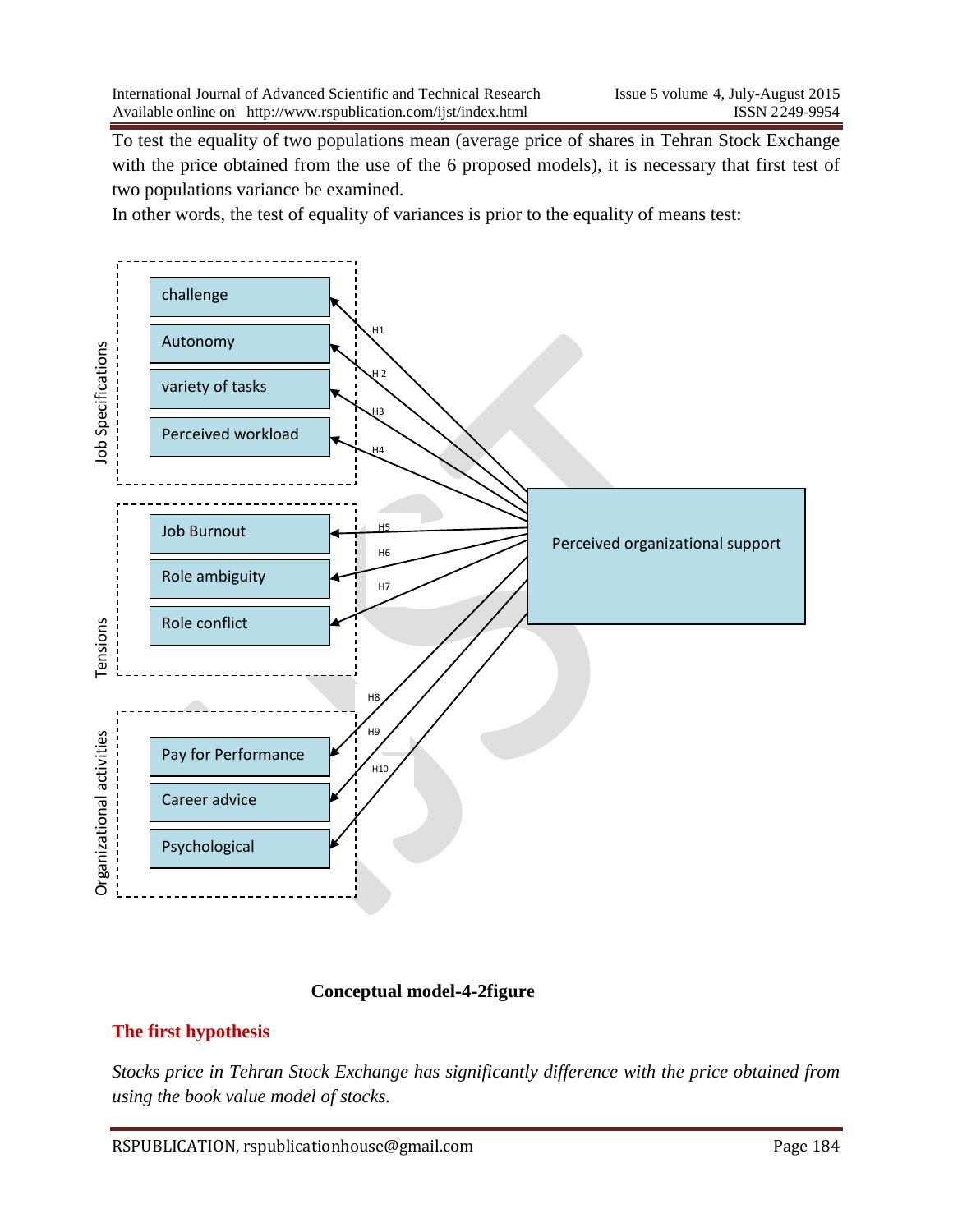| Normal of path | (p)                  | (t)   | path                                                                |
|----------------|----------------------|-------|---------------------------------------------------------------------|
| ok             | $0.368^{**}$         | 4.464 | Job Specifications + Perceived organizational<br>support            |
| ok             | $0.211$ <sup>*</sup> | 2.013 | challenge←Perceived organizational support                          |
| ok             | 0.271                | 2.721 | Perceived organizational support← Autonomy                          |
| ok             | $0.42$ **            | 5.304 | Perceived organizational support← variety of<br>tasks               |
| ok             | $0.37***$            | 3.723 | Perceived organizational support $\leftarrow$ Job<br><b>Burnout</b> |

**Investigation and Comparison of the models power to predict stock prices**

In Table 4.10, the mean error of the model is presented to predict the stock price. To compare the ability (prediction error) of the desired models, the compare mean test of populations (statistics F) is used. The results of these tests are presented in Table 4-10.In test of F, hypotheses H0 and H1 are as follows:

H0: Mean accuracy of forecasting models to stock prices have not significant differences with each other.

H1: Mean accuracy of forecasting models to stock prices have significant differences with each other.

| Table 9-1: Comparison of prediction power of different models                                          |       |                   |  |  |
|--------------------------------------------------------------------------------------------------------|-------|-------------------|--|--|
| Models to predict stock prices                                                                         |       | <b>Mean error</b> |  |  |
| Stock price based on book value model                                                                  | $P_1$ | $-0.0931$         |  |  |
| Stock price based on the the intrinsic value of stock                                                  | $P_2$ | $-0.1098$         |  |  |
| Stock price based on the value of the stocks using stock index                                         | $P_3$ | $-0.0889$         |  |  |
| Stock price based on the value of the stocksmodel per share<br>and Shortfall in tax reserves per share | $P_4$ | 0.1087            |  |  |
| Stock price based on the value of the stock using the adjusted<br>capital for exchange rate            | $P_5$ | 0.11982           |  |  |
| Stock price based on the The value of the stock using adjusted<br>capital for inflation rate           |       | $-0.0992$         |  |  |

RSPUBLICATION, rspublicationhouse@gmail.com Page 185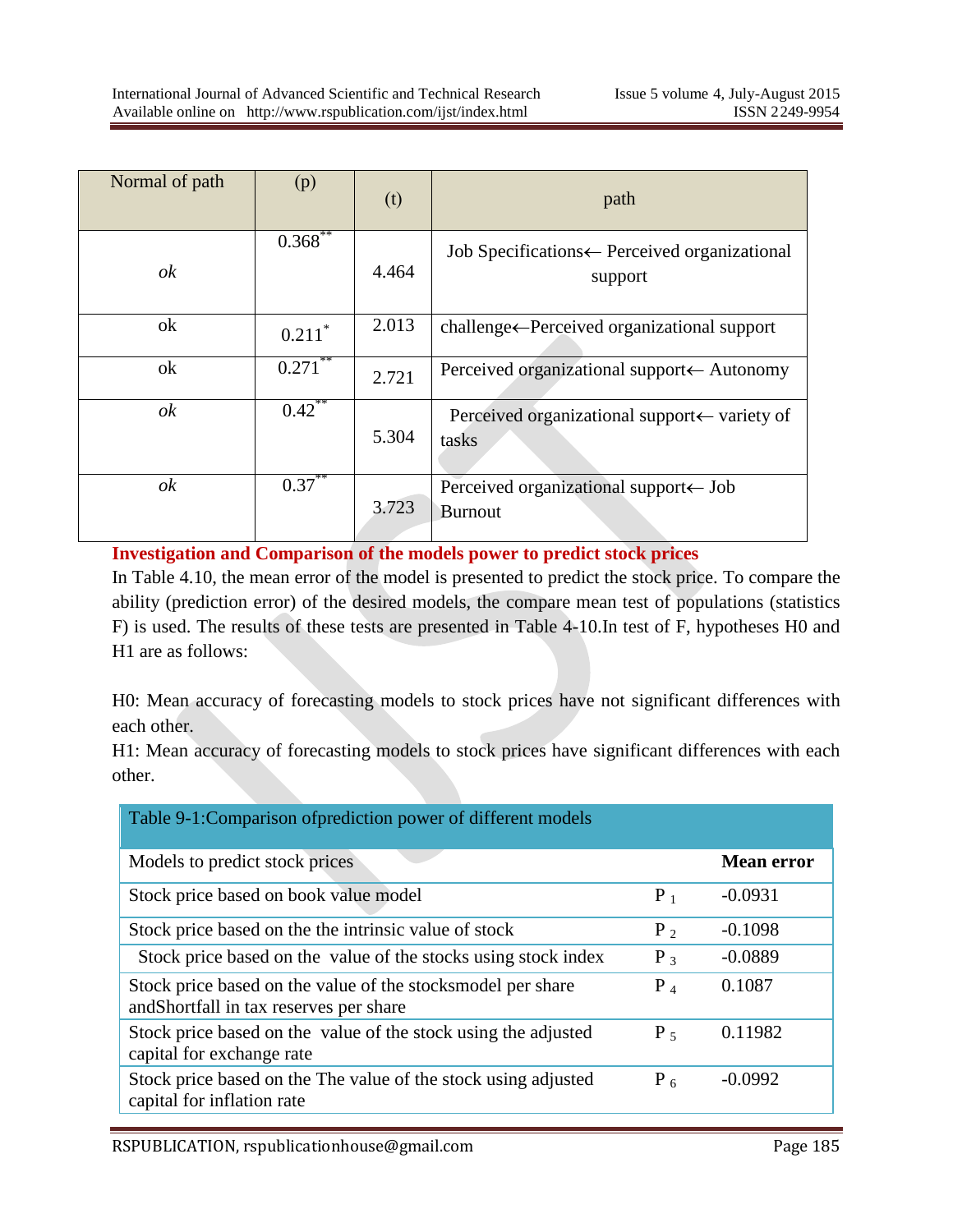| International Journal of Advanced Scientific and Technical Research<br>Available online on http://www.rspublication.com/ijst/index.html | Issue 5 volume 4, July-August 2015<br>ISSN 2249-9954 |
|-----------------------------------------------------------------------------------------------------------------------------------------|------------------------------------------------------|
| $\vert$ F statistics                                                                                                                    | 121/10                                               |

Significant (P-Value) 0032/0

According to Table (9-1), the results of the F test to compare the mean error (precision) of predicting the six models have been proposed, these results suggest that, at 95% confidence level, the mean accuracy error of the six models have significant differences with each other, because the values of the statistic F of this test is greater than the minimum acceptable value for the 95% confidence level.As a result, at the level of acceptable error of 5%, Statistical hypothesis about having significant differences among the mean accuracy (error) of prediction of six models is not rejected, and H1 hypothesis is approved that based on it, the mean error (precision) of prediction of six models to predict stock price have significant differences with each other.On the other hand, according to the absolute value of the mean error of the mentioned models, it can be concluded that, the stocks price based on the stock value model using adjusted method for the exchange rate (the fifth model) has maximum error (0.11982), and the stock price model based on the value of the stock model using stock index (the third model) has the lowest error (0.0889) to predict the stock price.

## **Recommendations based on the findings**

- According to the results of the first or sixth hypothesis of this study, which show that each of the six models: book value, intrinsic value of stocks, value stocks using stock index, the value of the shares using retained earnings per share and shortfall in tax reserves per share, stocks value by using adjusted capital method for exchange rates, stocks value using adjusted capital method for inflation rates, has ability to efficiently predict the stock price of the Tehran Stock Exchange,we suggested to capital market participants, decision-makers, financial analysts and potential and the actualinvestors ofstock exchange thatmentioned models are also used alongwith other pricing stocks modelsin the analysis of investment projects, and their management in financial assets and securities with other pricing stocks models.
- According to the results of the first or sixth hypothesis of this study, which show that of the six models, the value of the stock model using stock index (third model) has the lowest prediction error for stock price, we suggested to capital market participants, decision-makers, financial analysts and potential and the actualinvestors ofstock exchange thatmentioned models are also used alongwith other pricing stocks models in the analysis of investment projects, and their management in financial assets and securities with other pricing stocks models.Because, the use of this model has led to the selection of the optimal portfolio with minimum risk and maximum efficiency, while the transparency of the decision-making environment and the results will be doubled.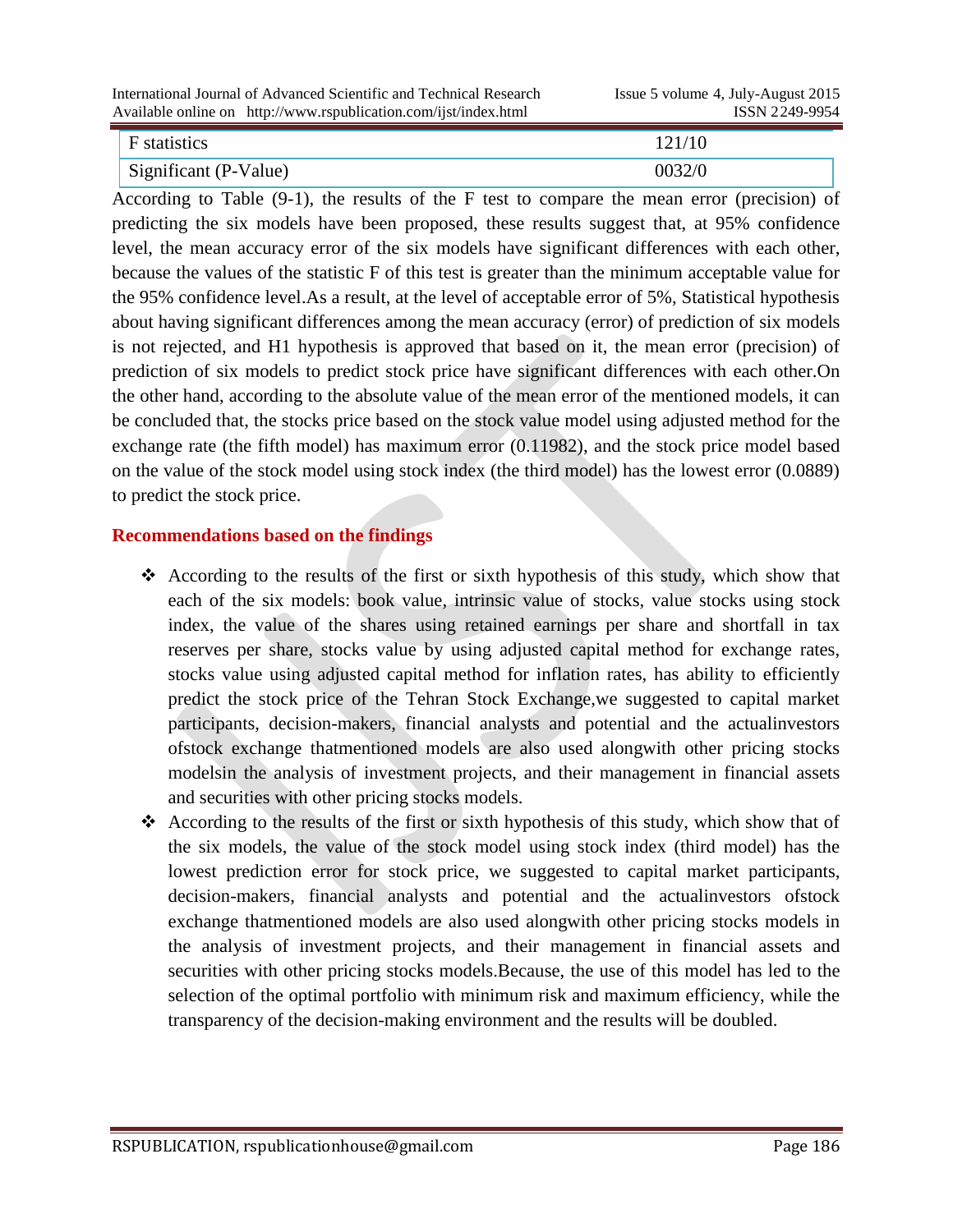### **References**

### **Persian references**

- 1. Azar Adel, Momeni, M., (2006), "Statistics and Applicationsin Management", Tehran, SAMT pub, Second Vol, Tenth Edition
- 2. Ashrafzadeh, Hamid Reza and Mehregan, Nader, 2008. Econometric panel data. Tehran: Cooperative Research Institute of Tehran University.
- 3. Bazargan, Abbas and Sarmad, and Hijaziand Zohreh, Elahe, 2010. Research Methods in the Behavioral Sciences. Agah Pub.
- 4. Tehrani, R., Nourbakhsh, A. 2011.Markets and financial institutions, First Vol. Tehran University Pub
- 5. JahanKhani, and Ali and AbdeTabrizi, H. (1993) theory of capital goods market, Journal of Financial Research, No. 1, Winter
- 6. Jahankhani, Aand Parsian, A. 2007. Financial Management (Eleventh Edition). The study and development organization of Humanities books forUniversities (SAMT)
- 7. Jahankhani, A and Parsian, A, (1995) Stock Exchange, First edition, SAMT pub, Tehran
- 8. HafezNia, M. 2010. Introduction to Research method in the Humanities (seventh edition). SAMT pub
- 9. Rai, R., Pouyan Far, A. 2010. Advanced Investment Management (Third Edition). SAMT Pub
- 10. Rostamian, F (Bita), Effect of accounting ratios to predict stock returns in the stock market companies, PhD thesis, Islamic Azad University, Science and Research branch
- 11. Zara Nejad, M., Anvari, A. 2005. Application of combined data in econometrics. FaslnamehEghtesad-e Meghdari, No. 4, 21-52
- 12. ZohrehSarmad, 2005. Research Methods in the Behavioral Sciences. AgahPub
- 13. Sarmad, Z, Bazargan, A., and Hejazi, or. 2006. Research Methods for the Behavioral Sciences (thirteenth edition). Agah pub, Tehran
- 14. Kordestani, Gh, Roodneshin, h. 2006. "Evaluation of relationship between cash and accrual components of earnings and the company's market value." FaslnamehBarresihayeHesabdari and Hesabrasi", 13, 45-68
- 15. Kimiagari, M. S., and Eynali, S. 2008. A comprehensive model of capital structure (case study firms listed in Tehran Stock Exchange). Journal of Financial Research, Volume 10, Number 25, 91-108
- 16. Mahmoodabadi, H., Bayazidi, Anwar. (2008). "Comparing the explanatory power of residual income valuation models and abnormal growth in the determination of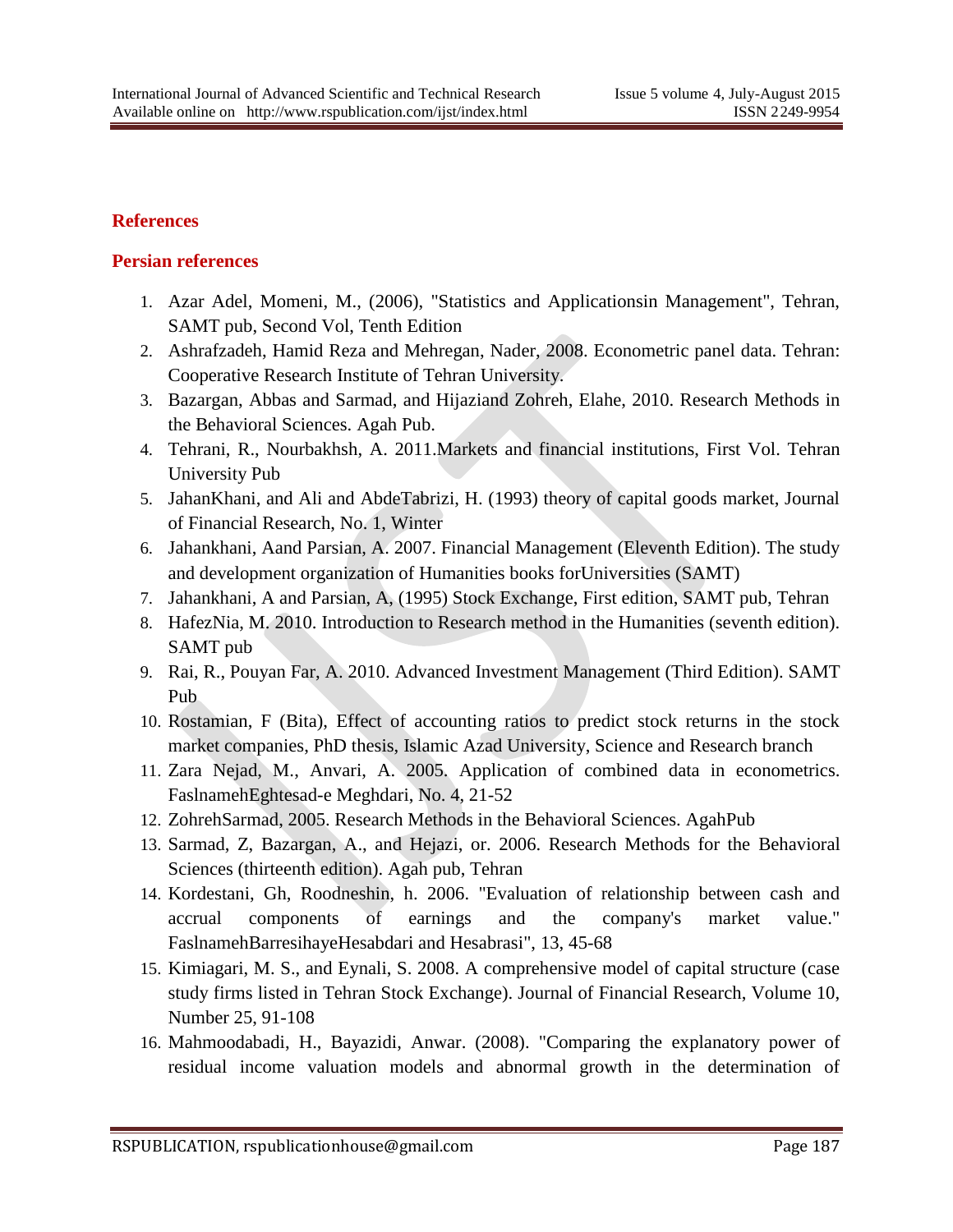companies' value " FaslnamehBarresihayeHesabdari and Hesabrasi, Tehran University, No. 54, 101-116

- 17. Namazi, M., AndShirzad, J. 2005. Evaluation of the relationship between capital structure and profitability of the companies listed in Tehran Stock Exchange. FaslnamehBarresihayeHesabdari and Hesabrasi, Issue 4, Volume 12, 75-95
- 18. Norosh, A., Mashayekhi, b. (2004). "The content of the increasing economic value added and cash value-added information against the accounting profit and cash funds from operations". FaslnamehBarresihayeHesabdari and Hesabrasi, Tehran University, No. 17, 131-150
- 19. VakiliFard, HR and VakiliFard, M. (2001), Financial Management, First VOL, Hampton, Foj scientific publications
- 20. Yahyazadeh far, M., Shams, and Metan, M. 2010. The relationship between Company Properties with its capital structure in listed companies in Tehran Stock Exchange. Accounting Research, Vol. 2, No. 8, 47-71
- 21. YaghoobNejad, A. (2007). "Comparative analysis of income and cash flows' role in explaining long-term returns." FaslnamehPajouhesh name Eghtesadi, year VII, No. 2, 253-276
- 22. Khaki, Gh. (1999), Research method (Approach to writing dissertations), Publisher: Tehran, Ministry of Culture and Education, National Scientific Research Center
- 23. Delaware, A. (2001). Research Methods in Psychology and Educational Sciences, Tehran, Virayesh publication
- 24. ArefNia, MR. (2001), Introduction to Research method in the Humanities, third edition, SAMT pub
- 25. Parliament. (2005) Law on Securities Market of the Islamic Republic of Iran, adopted on 2005 December, Parliament
- 26. Najibi, SeyedMorteza, Different types of correlation coefficientand their calculation, 2009, http://daneshamari.blogfa.ir

# **English references**

- Ali, A., &Zarowin, P. (1992)."The role of earnings levels in annual earnings-returns studies". Journal of Accounting Research, 30(2), 286–296.
- Ariff,M , Finn,J.(1989). "Announcement Effects and Market Efficiency in a Thin Trading Market". Asia Pacific Journal of Managemrnt .vol .6,pp.243-256
- Balachandran, S. (2006). "How does residual income affective investments? The role of prior performance measures". Management Science, 53, 338–394.
- Balachandran, S., &Mohanram, P. (2010). "Are CEOs compensated for value destroying growth in earnings". Review of Accounting Studies, 15, 545–557.
- Balachandran, S., &Mohanram, P. (2012). "Using residual income to refine the relationship between earnings growth and stock returns". Review of Accounting Studies,17, 134–165.
- Banz , R.W .(1981)."The relationship between return and market value off comman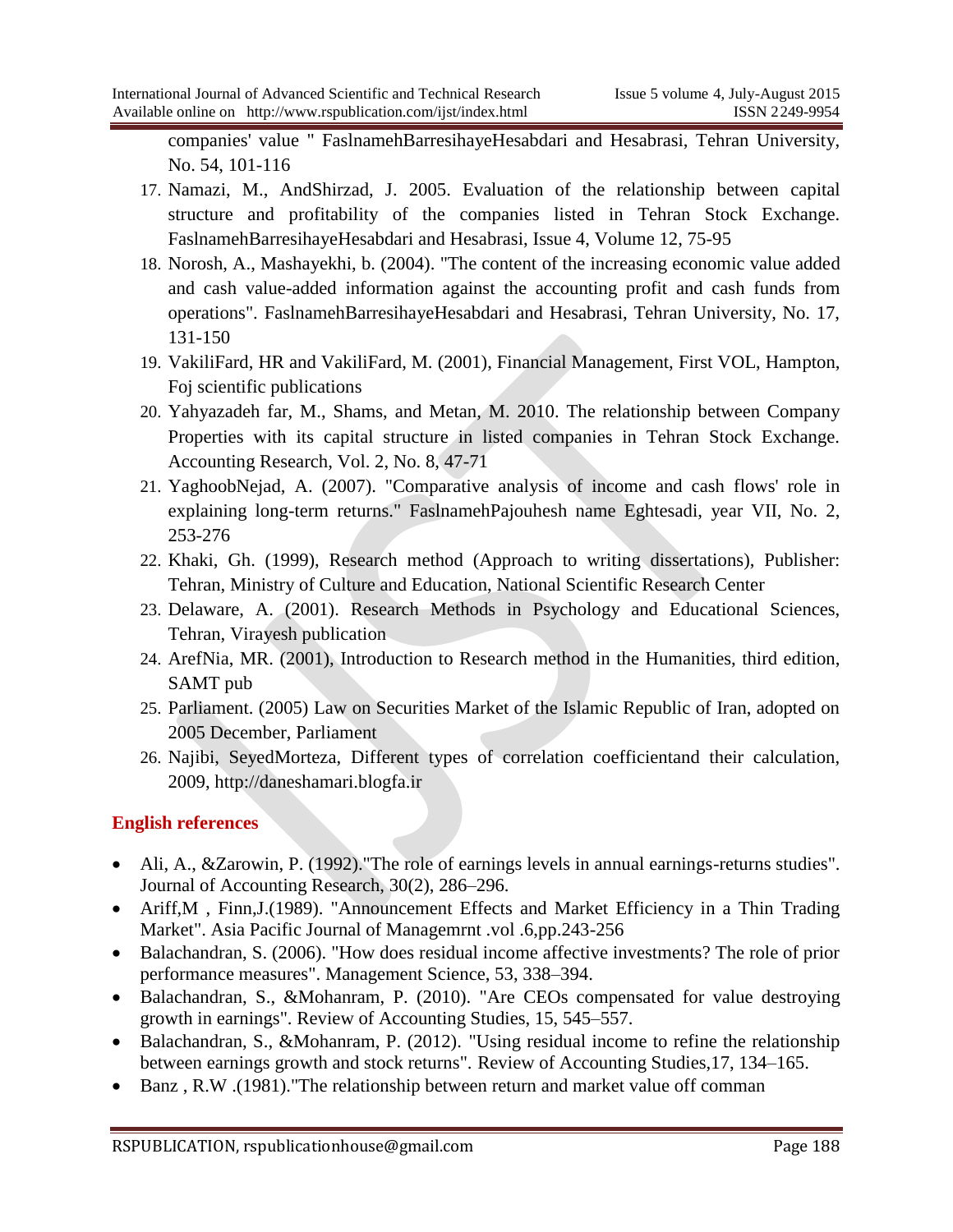- Biddle, G., Bowen, R., & Wallace, J. (1997). "Does EVA beat earnings? Evidence on the associations with stock returns and firms values". Journal of Accounting and Economics, 24, 301–306.
- Chang, C., Lee, A. and Lee, C. 2009. Determinants of capital structure choice: A structural equation modeling approach. The Quarterly Review of Economics and Finance, 49: 197-213.
- Crnigoj, M. and Mramor, D. 2009. Determinants of capital structure in emerging european economies: Evidence from slovenian firms. Emerging Markets Finance and Trade, 45: 72-89.
- Degryse, H., De Goeij, P. and Kappert, p. 2010. The impact of firm and industry characteristics on small firms' capital structure. Journal of Finance. 38: 431-447.
- Easton, P., & Harris, T. (1991). "Earnings as an explanatory variable for returns". Journal of Accounting Research, 29, 19–36.
- Easton, P., Harris, T., &Ohlson, J. (1992). "Aggregate accounting earnings can explain most of security returns: The case of long return intervals". Journal of Accounting and Economics, 15, 119–142.
- Feltham, G., &Ohlson, J. (1995). Valuation and clean surplus accounting for operating and financial
- Foster, G. (1977). "Quarterly Accounting Date: Time Series Properties and Predictive ability Results", The Accounting Review, 52.
- Frank, M. Z. and Goyal, V. K. 2009. Profits and capital structure. http:/[/papers.ssrn.com.](http://www.ssrn.com/)
- Geoffrey, K. and Nicholson, G. 2003. Board composition and corporate performance: How the Australian experience informs contrasting theories of corporate governance, corporate governance. International Review, 11: 189-205.
- Ghosh, A., Gu, Z., & Jain, P. (2005). Sustained earnings and revenue growth, earnings quality, andearnings response coefficients. Review of Accounting Studies, 10, 33–57.
- Harris, M. and Raviv, A. 1991. The theory of capital structure. Journal of Finance, 46: 297- 355.
- Harris, T., &Nissim, D. (2006). The differential value implications of the profitability and investmentcomponents of earnings. Working Paper, Columbia University.
- Hart, O. and Grossman, S. J. 1982. Corporate financial structure and managerial incentives. Journal of Corporate Finance, 2: 139-174.
- Haugen, R. A. and Baker, L. N. 1996. Commonality in the determinants of expected stock returns. Journal of Finance and Economics, 41: 401-439.
- Horngren, C., Datar, S., & Foster, G. (2006). "Cost accounting: A managerial emphasis". New Jersey: Prentice Hall.
- Hovakimian, A., Opler, T. and Titman, S. 2001. The debt-equity choice. Journal of Quantitative and Financial Analysis, 36: 1-24.
- Huang, G. and Song, F. M. 2006. The determinants of capital structure: Evidence from China. China Economic Review, 17: 14-36.
- Jegadeesh, N. and Titman. S. 1993. Returns to buying Winners and selling losers: Implications for stock market efficiency. Journal of Finance, 48: 65-91.
- Lam, K. 2002. The relationship between size, book-to-market equity ratio, earnings–price ratio, and return for the Hong Kong stock market. Global Finance Journal, 13: 163-179.